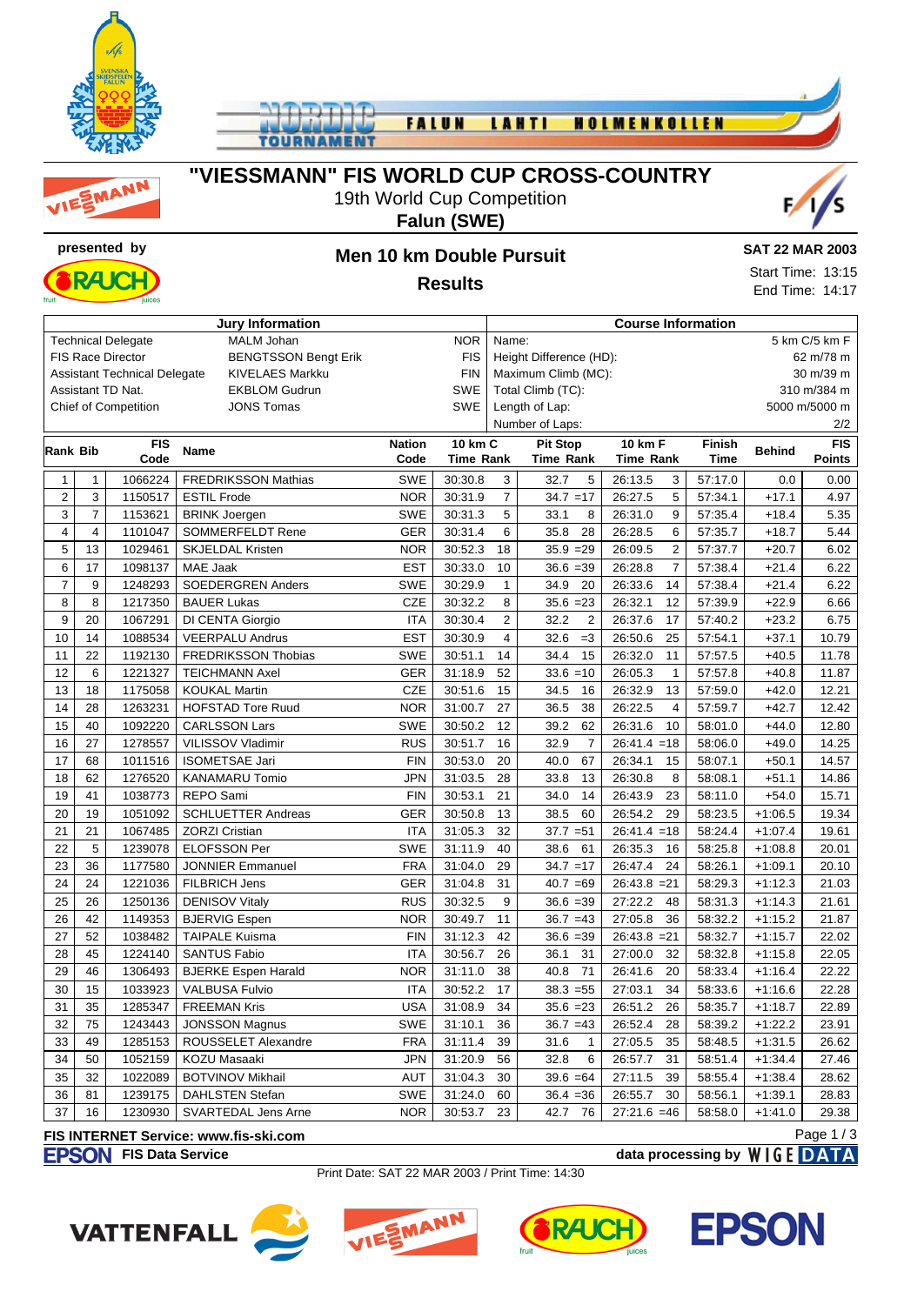





## **"VIESSMANN" FIS WORLD CUP CROSS-COUNTRY**

19th World Cup Competition **Falun (SWE)**





# **presented by Men 10 km Double Pursuit Results**

**SAT 22 MAR 2003**

Start Time: 13:15 End Time: 14:17

|    | <b>FIS</b><br>Rank Bib<br>Code |         | <b>Name</b>               | <b>Nation</b><br>Code | 10 km C<br><b>Time Rank</b> | <b>Pit Stop</b><br><b>Time Rank</b> | <b>10 km F</b><br><b>Time Rank</b> | <b>Finish</b><br><b>Time</b> | <b>Behind</b> | <b>FIS</b><br>Points |
|----|--------------------------------|---------|---------------------------|-----------------------|-----------------------------|-------------------------------------|------------------------------------|------------------------------|---------------|----------------------|
| 38 | 44                             | 1248390 | <b>OESTBERG Fredrik</b>   | <b>SWE</b>            | 31:08.2<br>33               | $36.3 = 34$                         | 27:14.8<br>40                      | 58:59.3                      | $+1:42.3$     | 29.76                |
| 39 | 47                             | 1175155 | <b>MAGAL Jiri</b>         | CZE                   | 58<br>31:22.6               | $35.7 = 26$                         | 27:02.8<br>33                      | 59:01.1                      | $+1:44.1$     | 30.28                |
| 40 | 12                             | 1178162 | <b>ANGERER Tobias</b>     | <b>GER</b>            | 24<br>30:53.8               | $38.4 = 58$                         | 27:31.4<br>49                      | 59:03.6                      | $+1:46.6$     | 31.01                |
| 41 | 73                             | 1238787 | <b>HOEGBERG Anders</b>    | SWE                   | 53<br>31:19.5               | $36.3 = 34$                         | 27:10.9<br>38                      | 59:06.7                      | $+1:49.7$     | 31.91                |
| 42 | 53                             | 1223849 | <b>CHECCHI Valerio</b>    | <b>ITA</b>            | 47<br>31:16.7               | 42.3<br>75                          | 27:08.4<br>37                      | 59:07.4                      | $+1:50.4$     | 32.12                |
| 43 | 10                             | 1139459 | PILLER COTTRER Pietro     | <b>ITA</b>            | 30:52.6<br>19               | 32.6<br>$=3$                        | 27:42.7<br>51                      | 59:07.9                      | $+1:50.9$     | 32.26                |
| 44 | $\overline{2}$                 | 1059628 | <b>ALSGAARD Thomas</b>    | <b>NOR</b>            | 37<br>31:10.8               | $38.4 = 58$                         | $27:21.6 = 46$                     | 59:10.8                      | $+1:53.8$     | 33.11                |
| 45 | 34                             | 1094839 | <b>HOFFMANN Christian</b> | <b>AUT</b>            | 45<br>31:14.5               | 63<br>39.3                          | 27:17.6<br>43                      | 59:11.4                      | $+1:54.4$     | 33.28                |
| 46 | 64                             | 1286608 | PERRILLAT Christophe      | <b>FRA</b>            | 51<br>31:18.5               | 33.5<br>9                           | 27:20.4<br>45                      | 59:12.4                      | $+1:55.4$     | 33.57                |
| 47 | 43                             | 1069910 | <b>KOCH Beat</b>          | SUI                   | 55<br>31:20.5               | $36.6 = 39$                         | 27:16.4<br>42                      | 59:13.5                      | $+1:56.5$     | 33.89                |
| 48 | 54                             | 1285444 | JOHNSON Andrew            | <b>USA</b>            | 31:15.3<br>46               | 38.2<br>54                          | 27:20.1<br>44                      | 59:13.6                      | $+1:56.6$     | 33.92                |
| 49 | 58                             | 1175349 | <b>MICHL Petr</b>         | <b>CZE</b>            | 31:20.0<br>54               | $37.7 = 51$                         | 27:16.3<br>41                      | 59:14.0                      | $+1:57.0$     | 34.04                |
| 50 | 51                             | 1070007 | <b>MAECHLER Patrik</b>    | SUI                   | 31:48.5<br>64               | 39.6<br>$=64$                       | 26:52.0<br>27                      | 59:20.1                      | $+2:03.1$     | 35.81                |
| 51 | 37                             | 1322498 | NOVIKOV Serguei           | <b>RUS</b>            | 30:54.3<br>25               | 37.8<br>53                          | 27:53.8<br>56                      | 59:25.9                      | $+2:08.9$     | 37.50                |
| 52 | 72                             | 1319200 | <b>LARSSON Mats</b>       | SWE                   | 31:17.8<br>50               | 35.3<br>21                          | 27:35.6<br>50                      | 59:28.7                      | $+2:11.7$     | 38.31                |
| 53 | 55                             | 3180000 | <b>OHTONEN OIII</b>       | <b>FIN</b>            | 49<br>31:17.3               | 33.6<br>$=10$                       | 27:50.4<br>53                      | 59:41.3                      | $+2:24.3$     | 41.98                |
| 54 | 71                             | 3180036 | MAENTYLAE Jukka-Pekka     | <b>FIN</b>            | 31:17.2<br>48               | 37.3<br>49                          | $27:58.0 = 57$                     | 59:52.5                      | $+2:35.5$     | 45.24                |
| 55 | 39                             | 1224334 | <b>SARACCO Cristian</b>   | <b>ITA</b>            | 31:31.9<br>63               | 33.7<br>12                          | 27:52.8<br>55                      | 59:58.4                      | $+2:41.4$     | 46.95                |
| 56 | 80                             | 1318812 | <b>BERGLUND Gustaf</b>    | <b>SWE</b>            | 31:12.1<br>41               | 35.5<br>22                          | 28:28.4<br>63                      | 1:00:16.0                    | $+2:59.0$     | 52.08                |
| 57 | 76                             | 1284183 | <b>PERSSON Fredrik</b>    | SWE                   | 31:21.6<br>57               | $35.9 = 29$                         | 28:31.2<br>65                      | 1:00:28.7                    | $+3:11.7$     | 55.77                |
| 58 | 38                             | 3660000 | <b>VIROLAINEN Roman</b>   | <b>BLR</b>            | 22<br>30:53.2               | $35.6 = 23$                         | 70<br>29:00.7                      | 1:00:29.5                    | $+3:12.5$     | 56.00                |
| 59 | 77                             | 1331228 | <b>LARSSON Martin</b>     | SWE                   | 67<br>32:00.1               | $38.3 = 55$                         | 54<br>27:52.2                      | 1:00:30.6                    | $+3:13.6$     | 56.32                |
| 60 | 61                             | 1262455 | ANDRESEN Jan Egil         | <b>NOR</b>            | 59<br>31:23.8               | $38.3 = 55$                         | 28:28.5<br>64                      | 1:00:30.6                    | $+3:13.6$     | 56.32                |
| 61 | 60                             | 1223752 | <b>KOSTNER Florian</b>    | <b>ITA</b>            | 70<br>32:05.6               | 37.1<br>48                          | $27:58.0 = 57$                     | 1:00:40.7                    | $+3:23.7$     | 59.26                |
| 62 | 25                             | 1025484 | <b>HASLER Markus</b>      | LIE                   | 44<br>31:13.8               | 37.0<br>47                          | 28:58.3<br>69                      | 1:00:49.1                    | $+3:32.1$     | 61.71                |
| 63 | 30                             | 1186892 | <b>NOUTRIKHINE Andrei</b> | <b>RUS</b>            | 32:25.5<br>76               | 72<br>41.0                          | 27:48.5<br>52                      | 1:00:55.0                    | $+3:38.0$     | 63.42                |
| 64 | 69                             | 3420002 | DAHL Jon Kristian         | <b>NOR</b>            | 71<br>32:06.3               | $39.6 = 64$                         | 28:11.9<br>59                      | 1:00:57.8                    | $+3:40.8$     | 64.24                |
| 65 | 67                             | 1324729 | <b>GREY George</b>        | CAN                   | 68<br>32:00.7               | 36.8<br>46                          | 28:20.4<br>60                      | 1:00:57.9                    | $+3:40.9$     | 64.27                |
| 66 | 48                             | 1092414 | <b>ANDERSEN Remi</b>      | <b>NOR</b>            | 66<br>31:54.9               | $40.7 = 69$                         | 28:25.0                            | 61 1:01:00.6                 | $+3:43.6$     | 65.05                |
| 67 | 59                             | 1284280 | <b>AHRLIN Jerry</b>       | <b>SWE</b>            | 72<br>32:11.3               | $36.2 = 32$                         | 28:31.6<br>66                      | 1:01:19.1                    | $+4:02.1$     | 70.43                |
| 68 | 29                             | 1108225 | <b>BURGERMEISTER Reto</b> | SUI                   | 69<br>32:02.3               | $35.7 = 26$                         | 28:41.4<br>68                      | 1:01:19.4                    | $+4:02.4$     | 70.52                |
| 69 | 70                             | 1282049 | JEFFERIES Chris           | CAN                   | 74<br>32:15.6               | 50<br>37.5                          | 28:27.5                            | 62 1:01:20.6                 | $+4:03.6$     | 70.87                |
| 70 | 65                             | 3480011 | <b>OSSINKINE Dmitri</b>   | <b>RUS</b>            | 31:54.3<br>65               | 74<br>42.0                          | 29:01.2                            | 71 1:01:37.5                 | $+4:20.5$     | 75.79                |
| 71 | 31                             | 1109680 | <b>SWENSON Carl</b>       | <b>USA</b>            | 32:24.1<br>75               | 41.7<br>73                          | 28:34.5                            | 67 1:01:40.3                 | $+4:23.3$     | 76.60                |
| 72 | 74                             | 1373035 | <b>KARLSSON Niklas</b>    | <b>SWE</b>            | 31:31.3<br>62               | $36.2 = 32$                         | 29:53.9                            | 72 1:02:01.4                 | $+4:44.4$     | 82.74                |

| Did not finish                                             |         |                             |            |              |  |             |  |  |  |  |
|------------------------------------------------------------|---------|-----------------------------|------------|--------------|--|-------------|--|--|--|--|
| 11                                                         | 1100077 | VITTOZ Vincent              | <b>FRA</b> | 31:10.0 35   |  | $36.7 = 43$ |  |  |  |  |
| 23                                                         | 1106091 | BATORY Ivan                 | <b>SVK</b> | $31:12.7$ 43 |  | $36.4 = 36$ |  |  |  |  |
| 33                                                         | 1181072 | <b>SCHWIENBACHER Freddy</b> | ITA        | 31:24.3 61   |  | 40.4 68     |  |  |  |  |
| 56                                                         |         | 1125588 DOLIDOWITSCH Sergei | <b>BLR</b> |              |  |             |  |  |  |  |
| 57                                                         |         | 1331325 HAEGGLUND Rikard    | SWE        | 32:29.8 77   |  | 56.3 77     |  |  |  |  |
| 63                                                         | 1187377 | RUPNIK Vasja                | SLO.       | 32:15.0 73   |  | $34.7 = 17$ |  |  |  |  |
| 66                                                         | 1358582 | BRODAR Nejc                 | <b>SLO</b> |              |  |             |  |  |  |  |
| 79                                                         | 3500019 | HENRIKSSON Johan            | <b>SWE</b> |              |  |             |  |  |  |  |
| Page $2/3$<br><b>FIS INTERNET Service: www.fis-ski.com</b> |         |                             |            |              |  |             |  |  |  |  |

### **FIS INTERNET Service: www.fis-ski.com**

**FIS Data Service data processing by**  $W \mid G E$  **DATA** 

Print Date: SAT 22 MAR 2003 / Print Time: 14:30